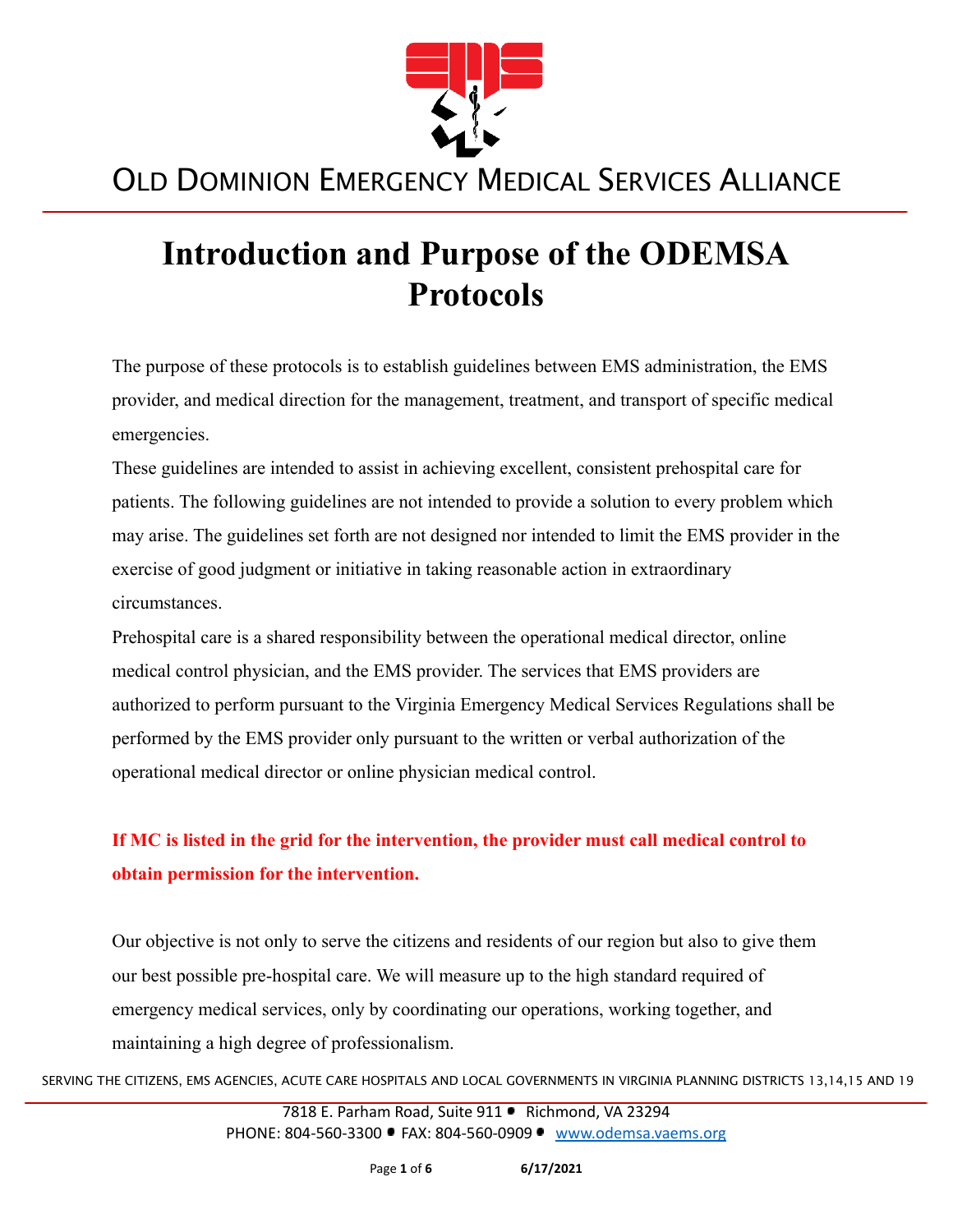

SERVING THE CITIZENS, EMS AGENCIES, ACUTE CARE HOSPITALS AND LOCAL GOVERNMENTS IN VIRGINIA PLANNING DISTRICTS 13,14,15 AND 19

7818 E. Parham Road, Suite 911 · Richmond, VA 23294 PHONE: 804-560-3300 • FAX: 804-560-0909 • [www.odemsa.vaems.org](http://www.odemsa.vaems.org)

Page **2** of **6 6/17/2021**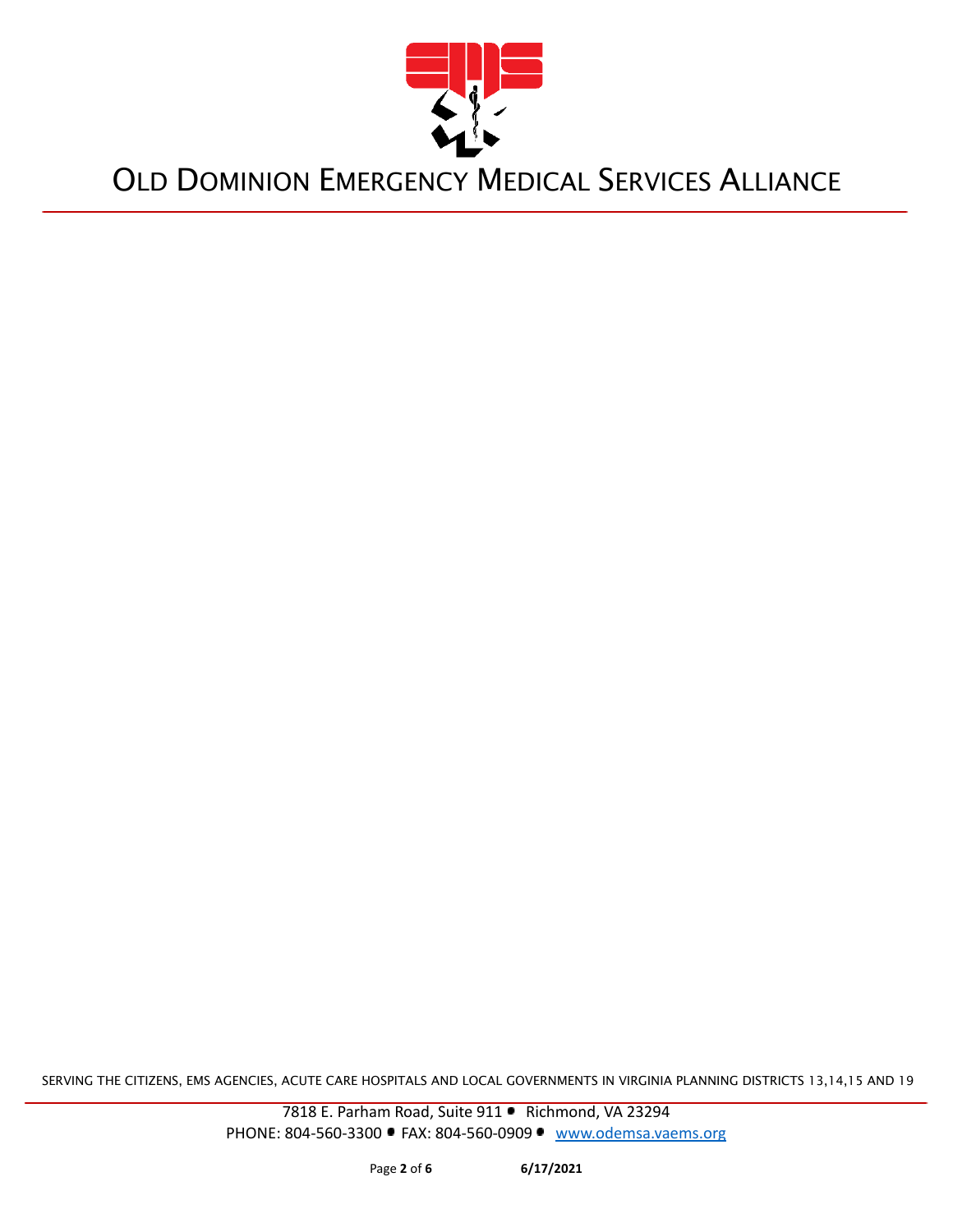

- **●** It is imperative that each EMS provider in the ODEMSA region has access to their own personal copy of the **"Regional Prehospital Patient Care Protocols."**
- Each provider knows how to obtain the current copy of the regional protocols noted above
- Each provider can demonstrate the locations of the protocols in the following locations.
	- o On each applicable EMS response unit, the agency/department has in service.
	- o "Office" copy of the protocols
	- o Has obtained their own personal copy of the Protocols.
		- Electronic copy via the ODEMSA App
			- Android Google Play Store ODEMSA
			- Apple Apple App Store ODEMSA
		- Potentially has printed copy of Protocols.
	- o Can demonstrate how to update Protocols.
		- Printing out updates from the website:

<https://odemsa.net/regional-documents/>

- Via the appropriate Electronic App from inside the App on their device(s).
- Can demonstrate the ability to reach the ODEMSA Website Home page and Regional Documents page.
	- o [ODEMSA.net](https://odemsa.net)
	- o Regional Documents at the following link:

<https://odemsa.net/regional-documents/>

SERVING THE CITIZENS, EMS AGENCIES, ACUTE CARE HOSPITALS AND LOCAL GOVERNMENTS IN VIRGINIA PLANNING DISTRICTS 13,14,15 AND 19

7818 E. Parham Road, Suite 911 · Richmond, VA 23294 PHONE: 804-560-3300 • FAX: 804-560-0909 • [www.odemsa.vaems.org](http://www.odemsa.vaems.org)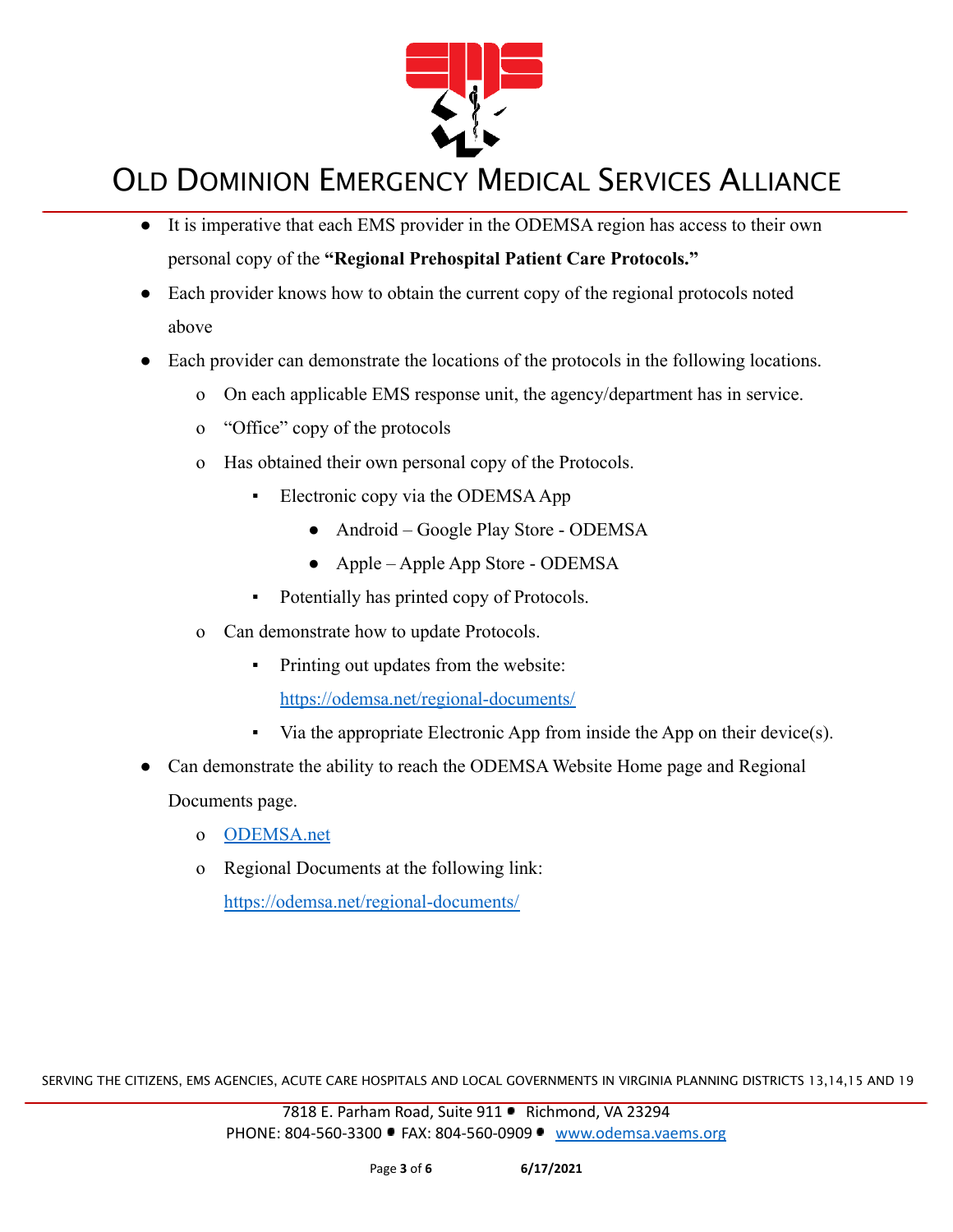

Student's and FTO's signatures below signify that the student has demonstrated sufficient working knowledge and can perform such competency and has had the opportunity to ask and has had all questions and answers provided to their level of comfort.

Competency – ODEMSA – Regional Protocols – Obtaining – Access -App – Updates of Protocols

Student's Name and Signature – date below:

|                                        |           | Date |
|----------------------------------------|-----------|------|
| <b>Printed Name</b>                    | Signature |      |
| FTO's Name and Signature – date below: |           |      |
|                                        |           | Date |
| <b>Printed Name</b>                    | Signature |      |

SERVING THE CITIZENS, EMS AGENCIES, ACUTE CARE HOSPITALS AND LOCAL GOVERNMENTS IN VIRGINIA PLANNING DISTRICTS 13,14,15 AND 19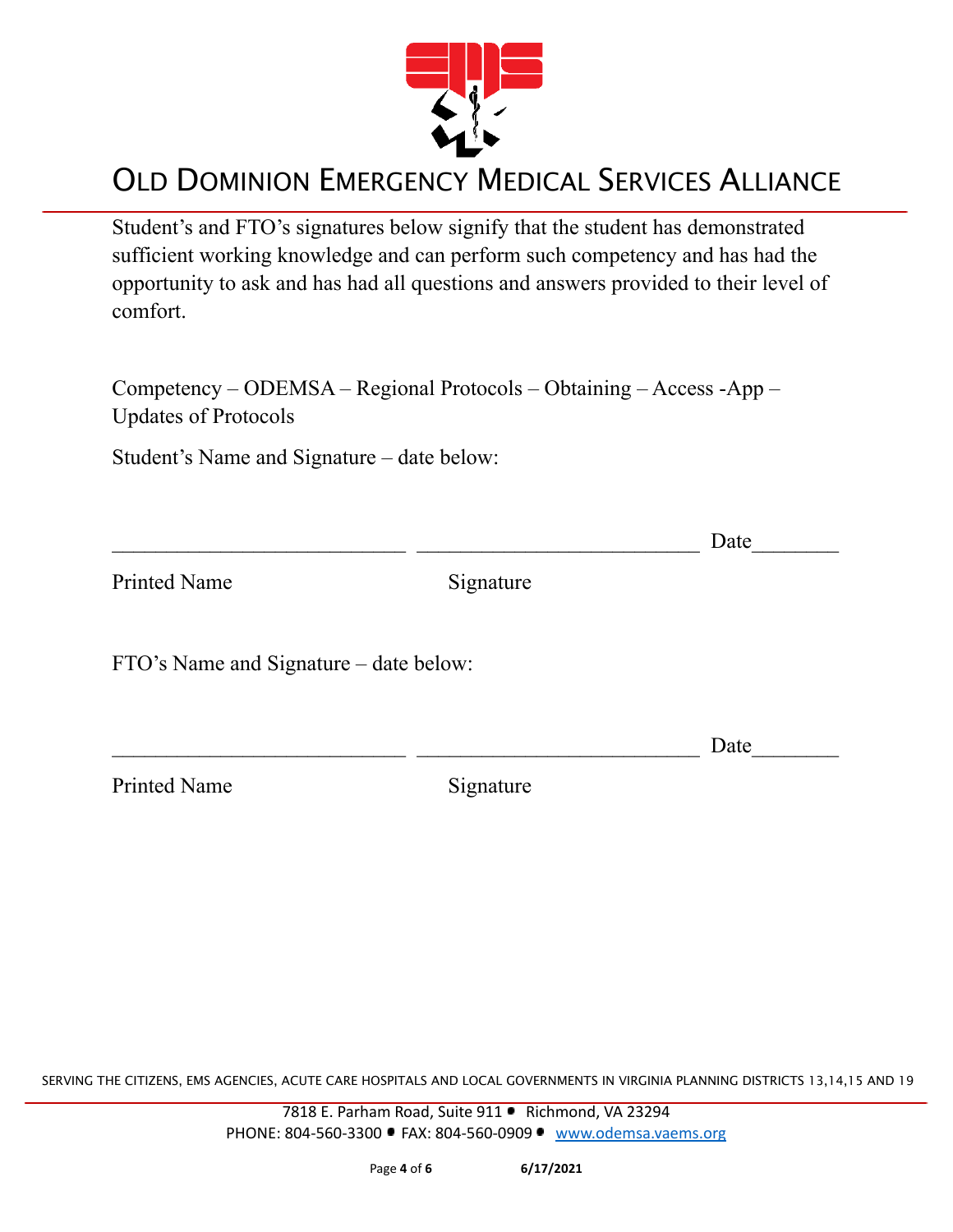

## **Acknowledgements**

The ODEMSA region has benefited from the resulting Standard of Care that has been maintained and frequently enhanced by the ODEMSA Medical Direction Committee. The Committee is comprised of physicians that represent hospital emergency departments, EMS agency Operational Medical Directors (OMDs), trauma surgeons, and other physicians with an interest in or specialty that involves emergency medicine. While the Virginia Office of EMS, Virginia Department of Health, sets the minimum patient care standards, the ODEMSA Medical Direction Committee, in concert with other standing ODEMSA Committees, establishes the region's Standard of Care and oversees its Prehospital Patient Care Protocols.

The ODEMSA Board of Directors thanks each respective agency and individual who took the time to review and revise the Perception Manual and to update this manual that reflect the current, state of the art patient care.

We would like to recognize everyone who had a role in this life-saving project. No doubt with the volume of help that was received, we may have unintentionally missed some individuals. For any such oversight, we apologize. ODEMSA's goal is to review this manual periodically and to update this manual whenever necessary. We invite EMS providers, out-of-hospital, and in-hospital, to contact ODEMSA at any time with suggestions, questions, or comments.

SERVING THE CITIZENS, EMS AGENCIES, ACUTE CARE HOSPITALS AND LOCAL GOVERNMENTS IN VIRGINIA PLANNING DISTRICTS 13,14,15 AND 19